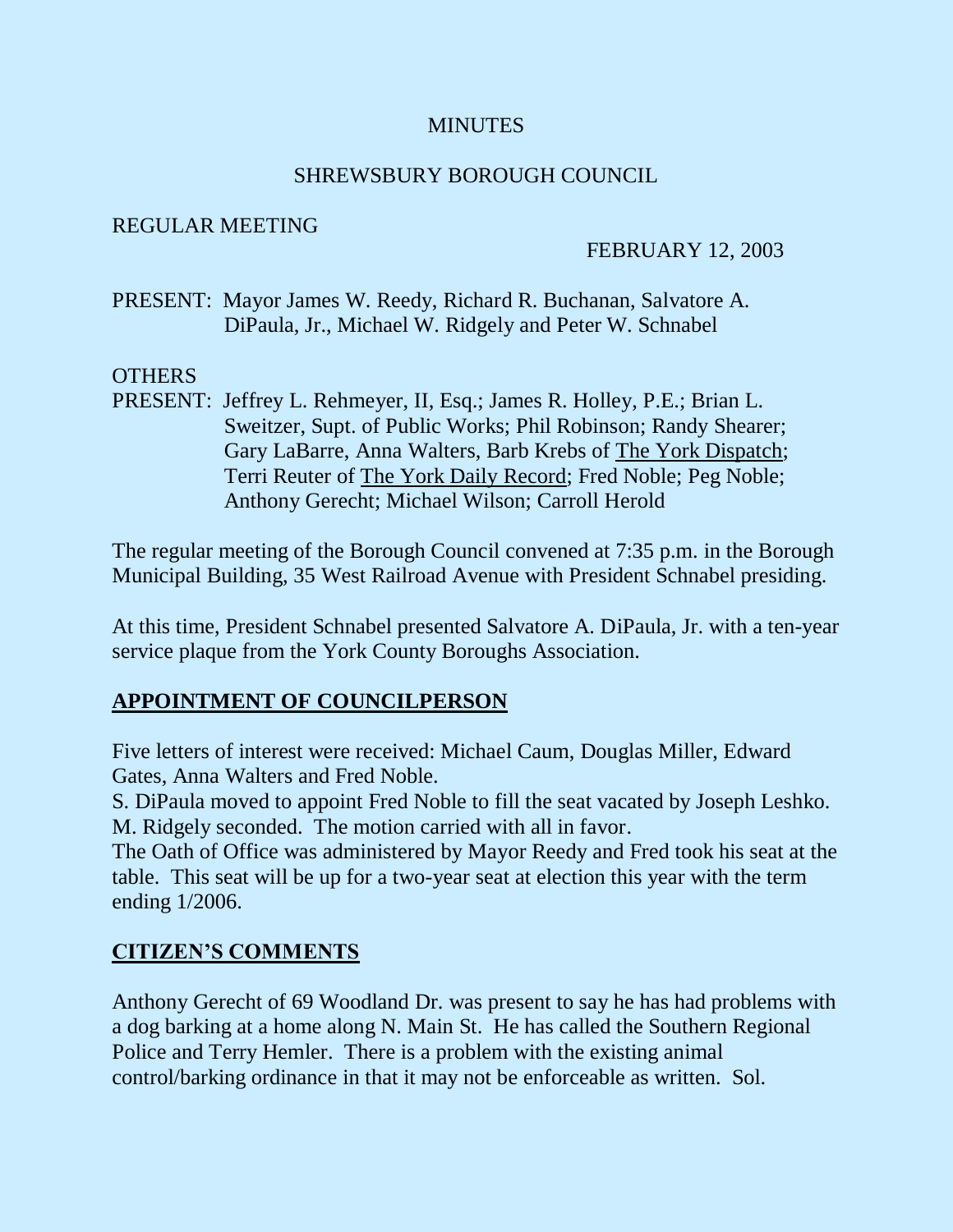Rehmeyer was asked to review the animal control ordinances to see if they need to be amended.

Gary LaBarre said the Club replaced the bad switches in the EOC; the public service radios were ordered; Plexiglas is needed for the tables in the Keeny room to put maps under the Plexiglas. An ad will be placed in the papers and on the information channel asking for a donation of a Pentium-based lap top computer. A public awareness day is tentatively set for May.

# **APPROVAL OF MINUTES**

- R. Buchanan moved to approve the minutes of the January 8 meeting.
- S. DiPaula seconded. The motion carried with all in favor.

# **APPROVAL OF EXPENDITURES AND REPORT OF ACCOUNTS**

M. Ridgely moved to approve the expenditures and report of accounts for December, 2002.

R. Buchanan seconded. The motion carried with all in favor.

# **BILLS**

- James R. Holley & Associates, Inc. general engineering plan reviews \$1,143.32; Chapter 94 report \$665.25; Northbrook Sewer Extension \$1,959.83; pumping station sale \$680.00; sanitary sewer repairs \$1,400.94; roof replacement borough building \$446.20; shop drawing scout house roof replacement \$68.00; sewer map update \$917.10
- Southern Regional Recreation Board first quarterly contribution \$3,073.00
- Codes Enforcement Giant Food Store and North/South building inspection work \$1,008.00
- CGA Law Firm general account through 12/13/02 \$4,817.29
- Velda Nickell bookkeeping hours for January 26 hours \$650.00

M. Ridgely moved to approve payment of the above invoices.

S. DiPaula seconded. The motion carried with all in favor.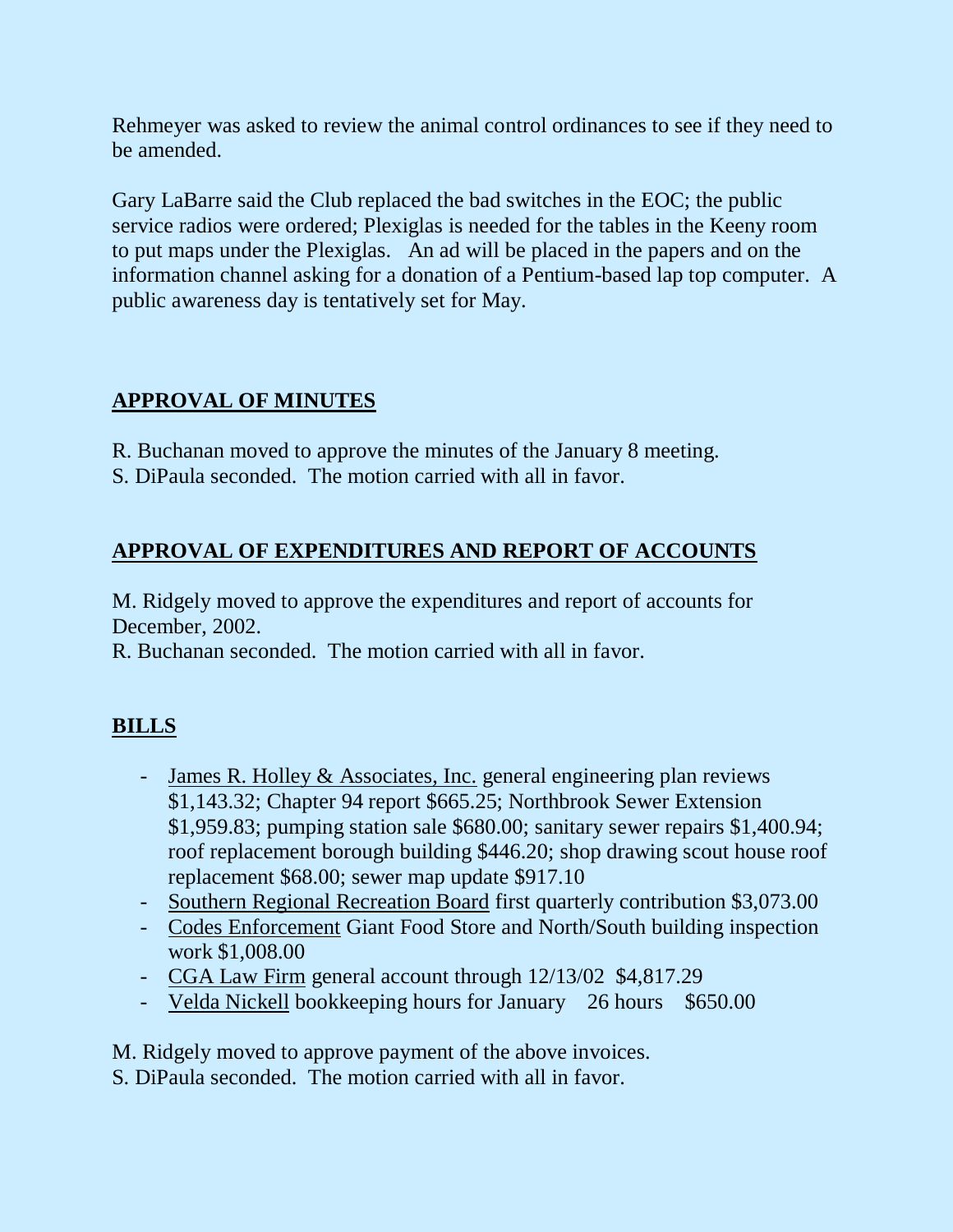# **SUBDIVISION AND LAND DEVELOPMENT BUSINESS**

# Cornerstone Development Group, Inc. – Valley View Grove development, Preliminary Subdivision Plan

The plan is for 34 houses. A homeowners association will be created to maintain the storm water detention pond. The homeowners association agreement gets recorded and there is a mechanism in place for enforcement if the pond is not maintained. A waiver was requested not to require sidewalks.

Craig Mudrock of 16 Kratz Road questioned the need for a homeowners association and he also questioned why Council would allow houses to be built right next to a dog kennel. He said the dogs often bark in the early morning hours. He was told the kennel was there first and the people buying the houses should check into their surroundings before purchasing a home.

Carroll Herold of 14 Kratz Road asked for a copy of the plan and the homeowners association agreement.

S. DiPaula moved to approve the preliminary subdivision plan for Valley View Grove and to grant the waiver from requiring sidewalks. R. Buchanan seconded. Roll call vote:

| <b>Buchanan</b> | yes, in favor |
|-----------------|---------------|
| DiPaula         | yes, in favor |
| Ridgely         | yes, in favor |
| Schnabel        | yes, in favor |
| <b>Noble</b>    | yes, in favor |

# **Zoning Officer/BOCA Inspector**

The report for January is on file – no permits were issued in January.

# **OTHER REPORTS**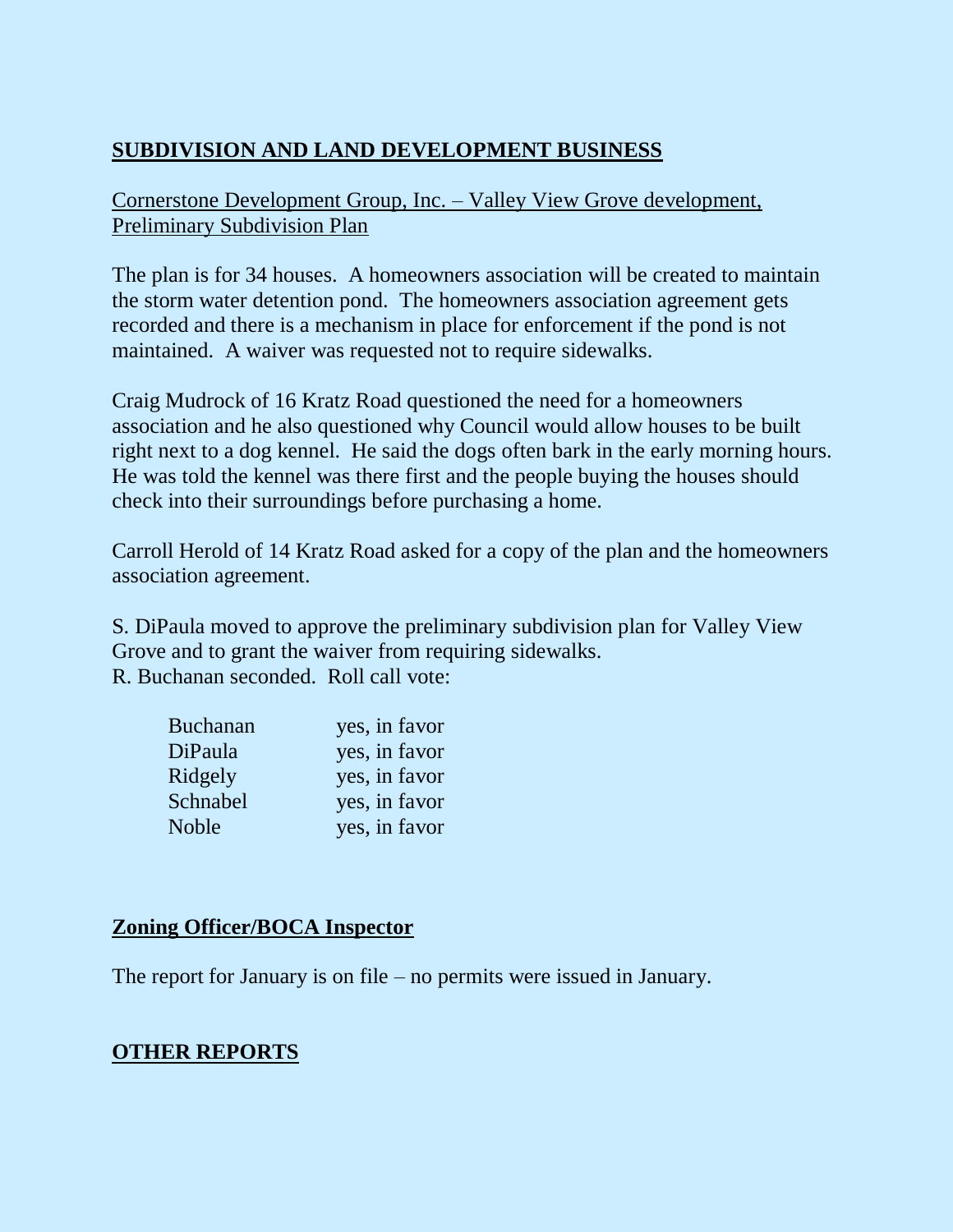### **Water & Sewer**

#### Sewer Flows

The flows are back to normal after a very high January and are averaging about 600,000 gallons per day.

#### New Wells at Pumphouse Springs

A letter was received from DEP stopping the development of the new wells and calling for additional testing. A letter was received from the Susquehanna River Basin Commission calling for green grass to be growing before a permit is to be issued plus they are possibly saying we may not be able to draw 105,000 gallons per day as previously approved. The area disturbed by construction is about 5% of the drainage basin. A meeting with DEP is scheduled for Friday.

#### Wellhead Protection

The Committee will have a meeting in April to discuss the finished Plan that will be submitted to DEP for approval this year.

#### Deduct Meter

The draft ordinance was reviewed. The ordinance does not give extra capacity, it just allows for a deduction in the metered sewer charge for water used that does not go into the system.

Sol. Rehmeyer was authorized to advertise the ordinance for adoption next month.

### **Public Roads & Lighting**

#### New Dump Truck

The F550 truck has been ordered under a State contract at a cost of \$49,000.00.

#### 205 West Railroad Avenue Trees

This intersection was reviewed and it was determined the trees do not yet cause a problem, but they will in a few years. The resident tried to contact the zoning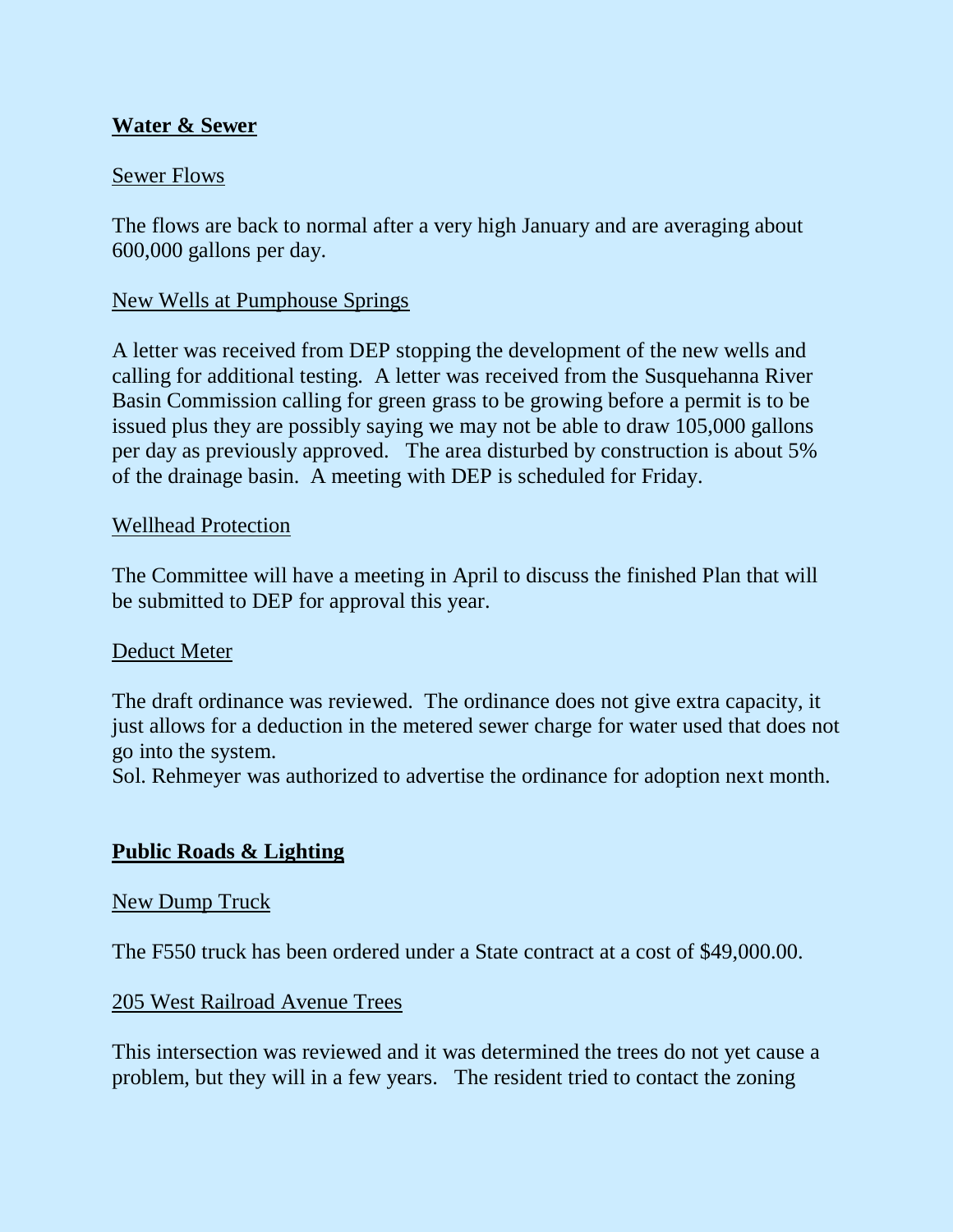officer and Brian said he will meet with the resident about the trees being a problem in the future.

# **Public Lands & Buildings and Finance** – Michael W. Ridgely

## Municipal Building Roof

Bids are being prepared for the new roof with architectural shingles. The Public Works Department will install a thermostat-controlled ceiling fan in the attic and install vents.

### Door Enunciator

R. Buchanan moved to approve the quote of Signal Security & Communications in the amount of \$1,887.00 for a card reader, power supply, rechargeable battery, metal locking enclosure, proximity key fob, electric door strike fail safe, magnetic contact, enunciator and supplies.

M. Ridgely seconded. The motion carried with all in favor.

# **ENGINEER'S REPORT**

### Vulnerability Study of Water System

Our system needs a vulnerability study to be completed by June, 2004 and we would have until the end of 2005 to have the protections in place. The wells already have alarms. Eng. Holley will give Brian a diskette and he will help prepare the report.

### Planning Module Exemption for Valley View Grove

M. Ridgely moved to authorize the President to sign the planning module waiver for the sewer system.

F. Noble seconded. The motion carried with all in favor.

# Shrewsbury Commercial Center – Drainage Pipe

A 36" diameter storm drain needs to be installed at Cardinal Dr. and Sol. Rehmeyer was asked to prepare a right of way with the property owner and the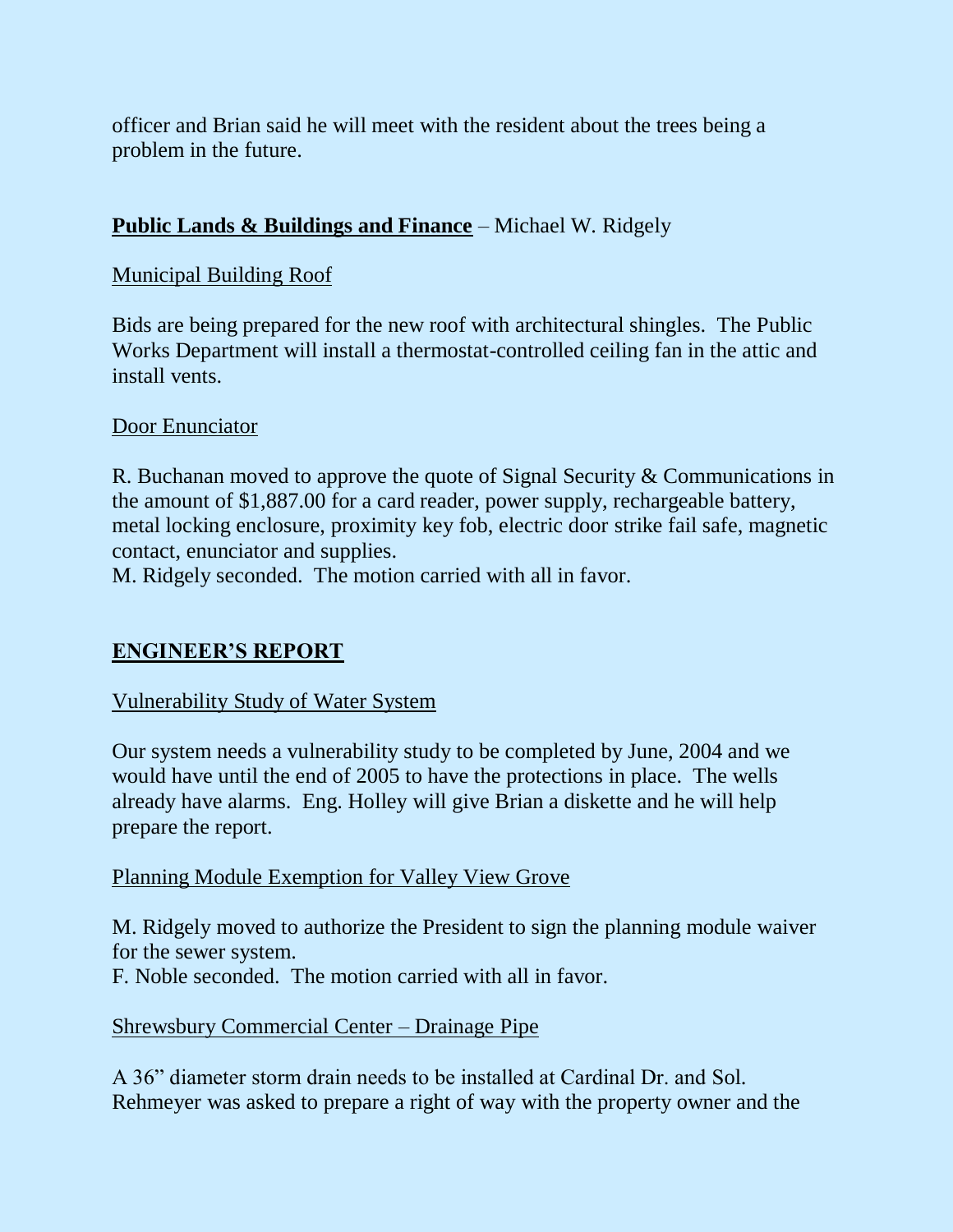expense will be passed on to the developer, Tom Simmons. The drain was installed this week.

### **SOLICITOR'S REPORT**

Ordinance 2003-1 Amending the Sign Section 301.1 to allow for 20% architectural area

S. DiPaula moved to adopt Ordinance 2003-1.

R. Buchanan seconded. Roll call vote:

| <b>Buchanan</b> | yes, in favor |
|-----------------|---------------|
| DiPaula         | yes, in favor |
| Ridgely         | yes, in favor |
| Schnabel        | yes, in favor |
| <b>Noble</b>    | yes, in favor |

Ordinance 2003-2 to amend the Subdivision and Land Development Ordinance to appoint the York County Conservation District as the Technical Review Agency for the Borough

M. Ridgley moved to adopt Ordinance 2003-2. R. Buchanan seconded. Roll call vote:

| <b>Buchanan</b> | yes, in favor |
|-----------------|---------------|
| DiPaula         | yes, in favor |
| Ridgely         | yes, in favor |
| Schnabel        | yes, in favor |
| <b>Noble</b>    | yes, in favor |

Southern York County Library

Work is continuing to resolve the issues.

Martin Trespass Matter, 21 Woodland Dr.

The shed and fence have been moved off of the Borough's property.

No-Impact Home Occupations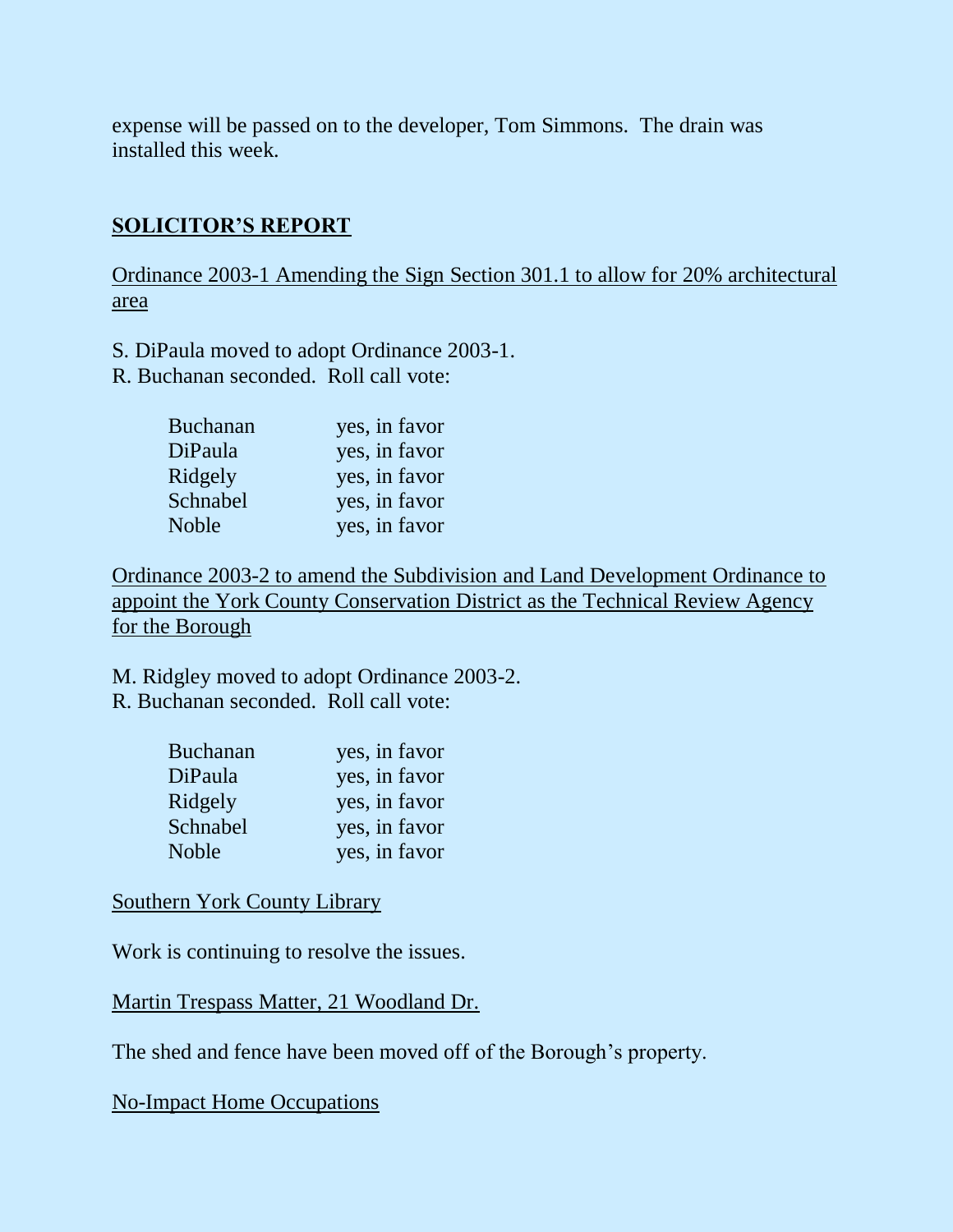The draft ordinance was presented to amend the ordinance to allow in the R, R-O, R-A and V zones no-impact home occupations that meet the following criteria: Must be compatible with the residential use of the property and surrounding residential uses; shall employ no employees other than family members residing in the dwelling; shall be no display of retail goods or stockpiling of inventory; no outside appearance of a business use including parking, signs or lights; may not use any equipment which create noise, vibration, glare, fumes, odors or electrical or electronic interference, including interference with radio or television reception; may not generate any solid waste or sewage discharge in volume or type, which is not normally associated with the residential use in the neighborhood; the business activity shall be conducted only within the dwelling and may not occupy more than 25% of the habitable floor area; and the business may not involve any illegal activities.

### Payment of EDUs

The attorney for the owner of the Wash and Store on Constitution Ave. submitted a contract including a payment schedule to pay for 12 water and sewer EDUs to be paid off in 30 months. He is currently using eight to ten EDUs and he is purchasing a few extra EDUs.

The contract was felt to be fair and was approved.

# **Public Safety, Welfare and Personnel** – Salvatore A. DiPaula, Jr.

#### Pension Plan Modifications

C. Skoglind had submitted a written report in his absence that the R.J. Hall & Co. would like to convert the current Deposit Administration contract to a Flexible Pension Investments contract, eliminate the requirement of an annuity purchase when an employee retires and the elimination of the one-year waiting requirement before a new employee can join the plan.

It was decided to wait until next month to discuss the pension modifications.

**Secretary's Report** – Cindy L. Bosley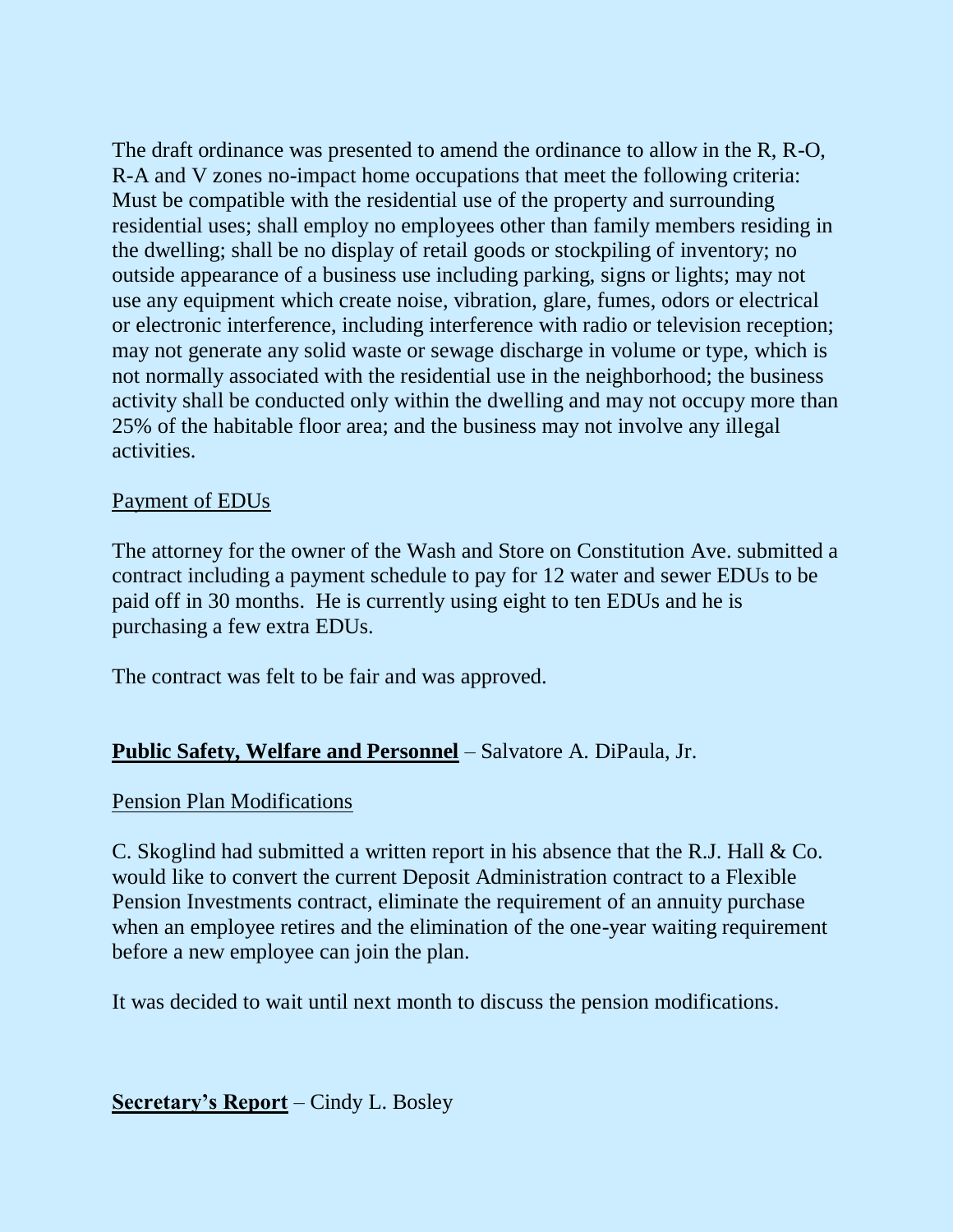The audit for 2002 will begin on Monday.

# **York Area Earned Income Tax Bureau**

### **Planning Commission/Regional Planning Commission**

A Peer-to-Peer questionnaire was distributed to Council and Mayor Reedy for completion by the next Council meeting.

### **Southern Regional Police** – Richard R. Buchanan

Buck reviewed the police report for January. There seem to be a lot of bad checks again. Buck prepared police activity statistics for 2001 and 2002 that give a good picture as to what demands there will be if another municipality asks to join the regional police.

#### **Executive Session**

An executive session was called at 10:41 p.m. to discuss land purchase negotiations. The meeting was reconvened at 10:51 p.m.

# **UNFINISHED BUSINESS**

### **NEW BUSINESS**

### **Reappointments**

John Hoover to Municipal Authority: new term to expire 1/1/08 Joann Melfa to Shade Tree Commission: new term to expire 2/1/08 John S. Morrell to Zoning Hearing Board: new term to expire 1/1/06

S. DiPaula moved to approve the reappointments.

F. Noble seconded. The motion carried with all in favor.